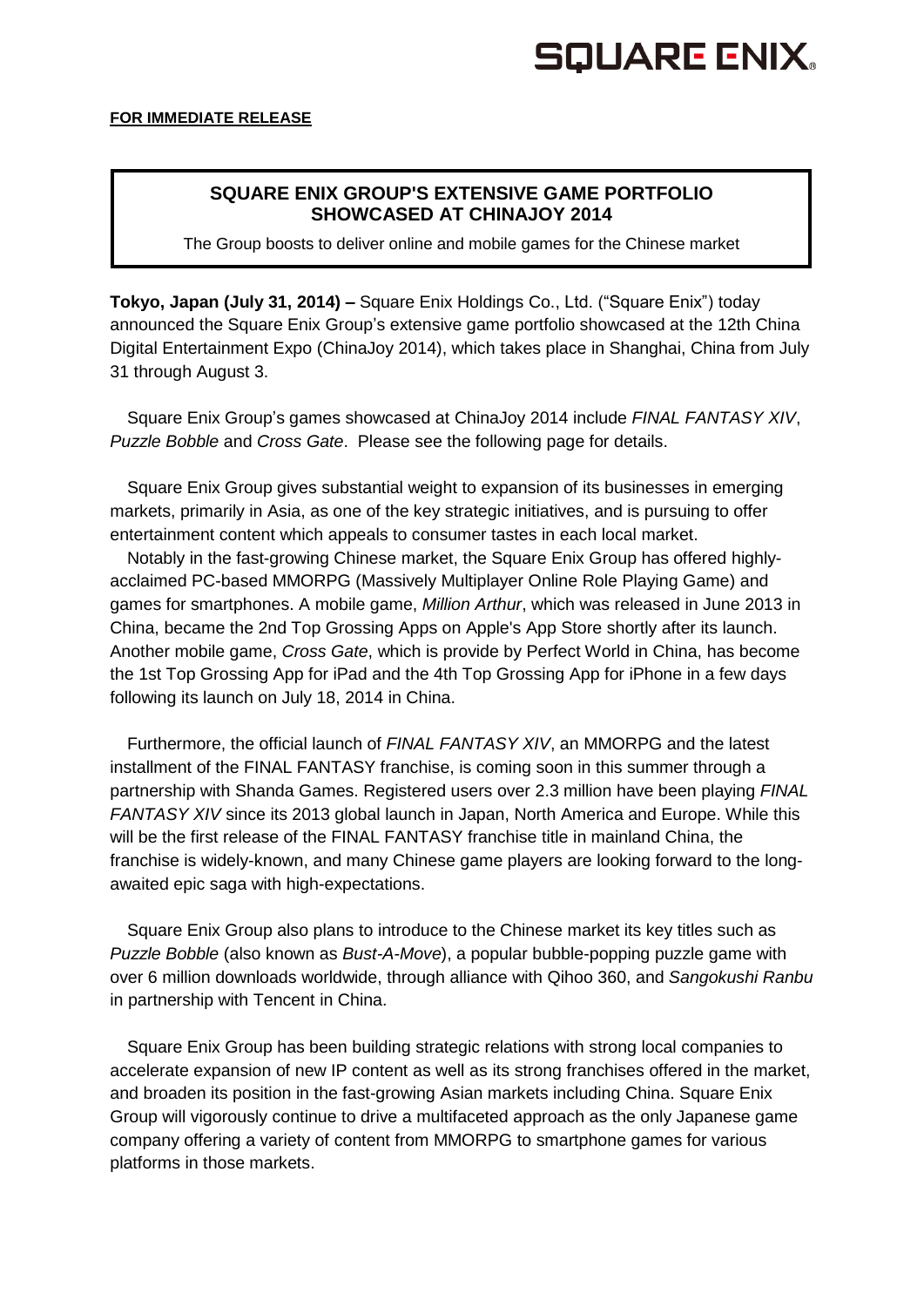## **SQUARE ENIX.**

## **ChinaJoy 2014 Lineup**

The information below is for mainland China, and will be showcased by the publishers of each content.



#### **FINAL FANTASY XIV**

Platform : Windows® PC Release date : This summer (currently in closed beta) Publisher : Shanda Games Licenser : SQUARE ENIX (Japan)

©2010-2014 SQUARE ENIX CO., LTD. All Rights Reserved.



#### **Puzzle Bobble**

| <b>Platform</b> | $\therefore$ iOS / Android |
|-----------------|----------------------------|
| Release date    | · TBD                      |
| Publisher       | $\therefore$ Qihoo 360     |
| Licenser        | · TAITO                    |
|                 |                            |

©TAITO CORP.1994,2014



#### **Cross Gate**

Platform : iOS / Android Release date : Now on sale (released on July 18) Publisher : Perfect World Licenser : SQUARE ENIX (Japan) / SQUARE ENIX (CHINA)

©SQUARE ENIX CO., LTD. All Rights Reserved.

In addition to the above, *FINAL FANTASY X HD Remaster* and *FINAL FANTASY X-2 HD Remaster* (traditional Chinese and Korean version) for PlayStation®Vita will be shown as reference exhibits.

Also, Naoki Yoshida, Producer and Director of *FINAL FANTASY XIV*, and Tomohiro Hasegawa, Producer of *Sangokushi Ranbu*, will be presenting at China Game Developers Conference, and Shizuya Nakamoto, General Manager of Business Development Division at Square Enix Co., Ltd. will present at World Mobile Gaming Conference. Both conferences are held in parallel with ChinaJoy 2014.